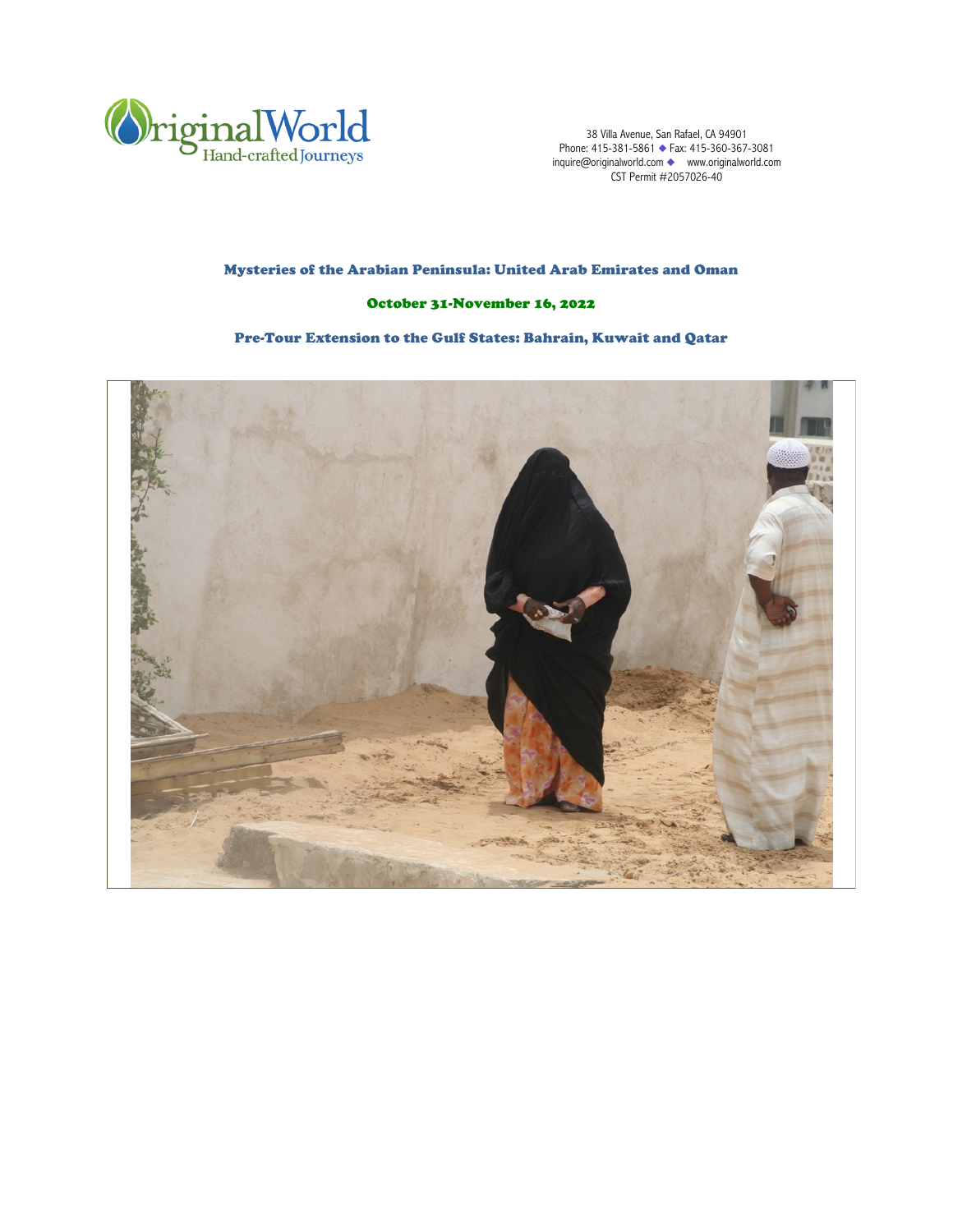#### **UNITED ARAB EMIRATES**

Oct 31 Day 1 Arrival in Dubai. / Arabian Courtyard hotel

Met at airport and transfer to the hotel.

#### Nov 1 Day 2 Half Day City Tour of "Old Dubai" / Arabian Courtyard hotel

Depart at 10 am for a half-day walking tour. We start with a pleasant walk through the Bastakiya Heritage Village, a charming area of narrow walkways containing restored houses and wind towers built over a century ago by wealthy pearl and textile merchants. Afterwards, we visit the fascinating underground Dubai Museum across from our hotel.

Next we walk through the old souk and cross the Dubai Creek by water taxi (abra), landing at the spice market. The souks are the place to observe local people in daily life. We recognize that some people may find shopping to be a highlight while others are not interested, therefore these walk-throughs will serve to orient those who wish to return later to shop at their leisure. The souks are open in the evening and that is also when it is most lively with local character. On the return across the creek, we wander around Shindaga waterfront.

Suggest, enjoy lunch at the one of the casual restaurants overlooking the creek just down from the water taxi stand on Bur Dubai side. There will be a wonderful variety of fresh traditional foods and salads. (Pay Direct)

In the evening, you may wish to return to Bastakiya Heritage Village or the souks independently for some shopping. Both are easy walking distance from the hotel.

Nov 2 Day 3 Half Day City Tour of " New Dubai" / Arabian Courtyard hotel

Enjoy an independent morning and lunch on your own. You may wish to return to the souq or Bastakiya; or enjoy spa facilities and some relaxed time at the hotel. Suggest lunch at the hotel restaurant or in Bastakiya village (pay direct).

The afternoon tour will start with pick up at 2 pm.

From here we have a glimpse of the Dubai Marina, International City and other of Dubai's breathtaking new projects - where you will be fascinated by the amazing architecture.

Next we pass the Zabeel Palace, Shaikh Palace, (not open to public) and stop for photo opportunities at the Jumeirah Mosque.

Onward for our visit of Dubai's future with the famous sight of Burj al Arab – everyone calls it a 7 star hotel and tallest tower hotel in the world – but in Dubai it is considered a 5\* and not tallest any longer. The tallest is now JW Marriott Marquis Hotel (www.jwmarriottmarquisdubailife.com)

Our scheduled visit to go up to the observation deck of Burj Khalifa Tower, "At The Top" Entrance to  $124<sup>th</sup>$  floor is 5:30 PM. visit takes approximately 60 minutes to allow time to leisurely enjoy the unparalleled views of the Dubai skyline. Burj Khalifa Tower formerly known as Burj Dubai is the world's tallest building on earth. The height of the Khalifa Burj Tower is a little less than a Killo Meter 828 meter (2717 feet) and it is world's tallest building. The construction of this great building burj tower stated on 21 September 2004. The exterior of the structure completed on 1st October 2009. The building was inaugurated and officially opened on 4th January 2010. There is an option to go to the  $148<sup>th</sup>$  floor called "Sky Experience," the extra cost is \$45.

Afterwards, we go to see the Dubai Fountain show. Set on the 30-acre Burj Khalifa Lake, the fountain shoots water jets as high as 500 ft (150 metres), equivalent to that of a 50-storey building. The fountain is 900 ft (275 metres) long and has five circles of varying sizes and two central arcs. It has been designed by California-based WET, the creators of the Fountains of Bellagio in Las Vegas.

The Dubai Fountain show is daily, with the performance repertoire including Sama Dubai; Baba Yetu, an award-winning song in Swahili; the Arab world's top-selling dance number Shik Shak Shok; and the signature piece of world-renowned Italian tenor Andrea Bocelli, Con te partiro (Time to Say Goodbye). Over 6,600 WET Superlights – the most advanced incandescent large fountain lights available today – and 25 color projectors create a visual spectrum of over 1,000 abstract attractions. The beam of light shining upward from the fountain can be seen from over 20 miles away, and will be visible from space making it the brightest spot in the Middle East, and quite possibly in the entire world.

Transfer to hotel.

Nov 3 Day 4 Sharjah - Ajman – Ras Al Khaimah-Kasab (Oman) / Atana Hotel Khasab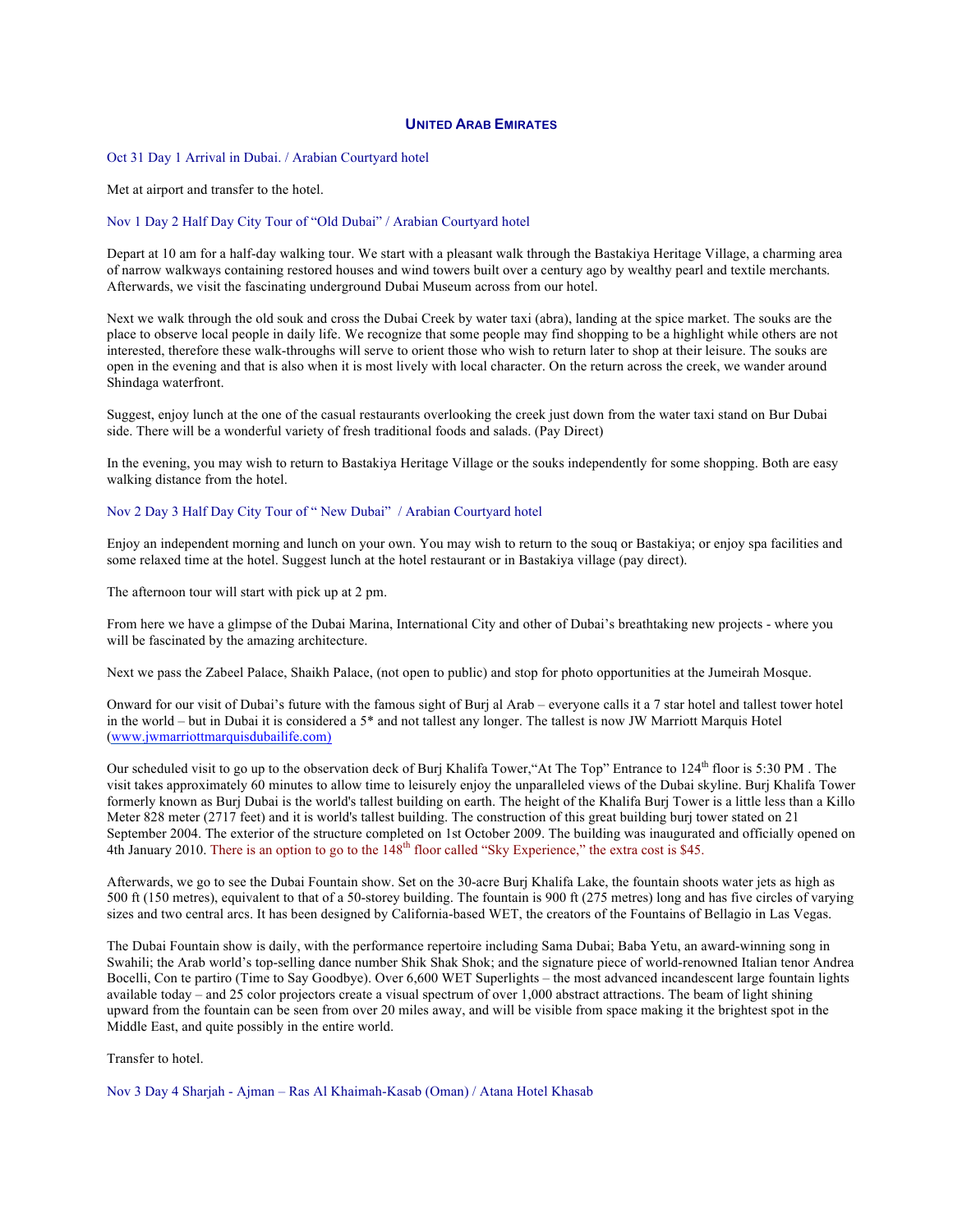This is a very full day and we will be moving along at a pace to see as much as possible. In order to take in all there is along the way, many stops will be rather quick. We will visit three of the Emirates today.

Starting at 8 am, we drive 30 minutes to The Emirates of Sharjah. We pass by Sharjah Lagoon and start our journey at Cultural Square and off to Majahrah Souq with its intricate mosaics and golden dome. Our next stop is the 150-year old Bait Al Naboodah (Al Naboodah House) now known as Sharjah Heritage Museum.

We will marvel at the majestic King Faisal Mosque (currently largest mosque in the emirates) and the Pearl Monument, symbol of the UAE on our way to the Blue Souq (central market) located in the Union Square. Here more than 600 shops sell carpets, gold, silver, antiques, perfumes, clothes and many other goods. The traditional items are upstairs, so don't worry when you walk in and see contemporary western wear! If you do not wish to look at shops at all, there is a café inside to have refreshments (pay direct).

Continuing, we go to the excellent Sharjah Islamic Museum. The Museum exhibits a range of important Islamic artifacts and manuscripts expressing the distinct Islamic heritage. This range contains a number of scientific and literary religious manuscripts and several collections of the arts and crafts of the Islamic civilization, including clay, pottery and glass as well as metallic handicrafts inlayed with silver, gold and brass. The museum also exhibits silver and textile handicrafts as well as ornamentation tools, jewelry and various Islamic mints, dating to both Abbaside and Omayyad eras. These mints include collections of silver Dinars and Dirhams.

Other exhibits include archaeological findings dating from the Islamic era, found in varied excavation sites in the Emirate of Sharjah. They include arms and varied samples representing styles of the civilized Islamic life for more than 1400 years. Major attractions at the museum include the Shamsi House, the Holy Kaaba Hall, the Islamic Mints Hall, the China and Pottery Hall, the Arabesque Hall, the Manuscripts hall, the Archaeology Hall, the Science Hall, and the Metallic Handicrafts Hall. The museum is huge and your guide will select a few exhibits to visit.

Next stop is Old town of Sharjah, visiting the heritage museum and the souk al torath. Refreshments can be had in the local juice shop (if you did not already have refreshments inside the Blue Souq). Drive along side the Sharjah creek where the old dhows are busy loading and off-loading the goods just as they did 100 years ago.

We continue to Ajman (20-30 min). Visit Ajman's enchanting museum - housed in an ancient fort - which offers intriguing insights into the local lifestyle before all of the changes brought about by oil.

We shall stop for lunch in Ajman (pay direct).

Next we shall pass through one more of the Emirates, Ras Al Khaimah, (45 min-1 hour drive), the northern and most fertile of the Emirates which leads up to the mountainous border with Oman's spectacularly beautiful Musandam Peninsula. We shall have a short stop in the unspoiled authentic old town to soak up the atmosphere.

We shall meet our Khasab driver at Al Hamra Hilton Hotel in Ras Al Khalmah at approx 3 pm, where you can use bathrooms and have quick refreshment if you like (soft drinks, coffee/tea; pay direct).

Continuing on, this will be an exciting drive on a winding coast-hugging road with fantastic dramatic scenery. We arrive at the Tibat Border (border between U.A.E. and Oman).

Continue to Kasab and transfer to the hotel. We aim to arrive at approximately 6 pm.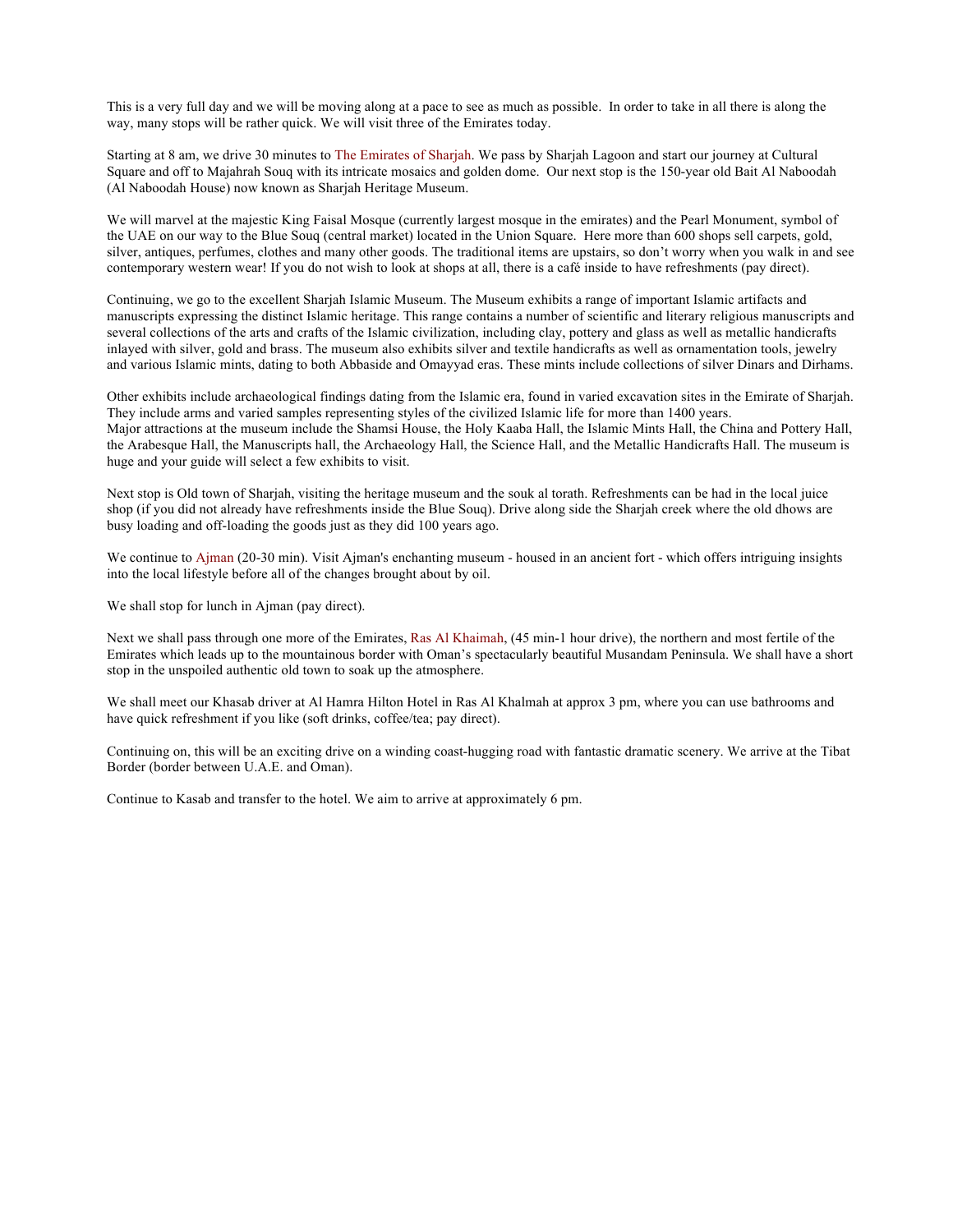

#### Nov 4 Day 5 Khasab (Musandam Peninsula) / Atana Hotel Khasab

The Musandam Peninsula is a land of beautiful fjords (locally known as *khors*), small villages and dramatic mountain-hugging roads. The area is dubbed the 'Norway of Arabia' due to the rugged, glacier-like coastline, its towering mountains and clear, glittering khors.

Founded in the 17th century by the Portuguese, Kasab, the capital of the province, is built around a natural harbor. It is located on the Strait of Hormuz, at the mouth of the Persian Gulf. The city is small, but bustling with activity especially around the old souq with a babble of different languages and the harbor with the smuggling of US cigarettes to Iran in return for goats. Piracy has been a tradition in these parts for over 200 years so no one seems to mind.

This morning, 9 am, we shall board a traditional Omani dhow for a 3.5-hour cruise around the khors (fjords). We shall pass by quaint old villages (regulations do not allow us to visit them) and see tall mountains on both sides along the way. The dhow will travel towards Musandam's longest and most spectacular fjord, often called the 'Norway of Arabia.' We shall anchor near Telegraph Island (known locally as "Khor-as-shaam"). The British laid the first telegraph cable here in 1864. It ran from India to Basra, Irag and was manned for approximately five years. The dhow will stop for a short while, allowing you to swim or snorkel to see the exotic underwater marine life; or just relax and enjoy refreshments of tea/coffee and soft drinks while admiring breath-taking views of mountains in the distance rising to over 20,000 feet.

Return to hotel by 1 pm. Lunch on your own.

This afternoon, pick up at 2:30 pm for a city tour including a visit to Khasab Fort/Castle, Bait al-Qafl (house of the lock) – a building where Bedouins kept goods locked up during their absence. These houses are over 200 years old. Visit the village of Tawi-site of prehistoric rock carvings, and the old souq. This is a group join-in tour.

Return to the hotel. Rest of the evening at leisure. Dinner on your own.

Please Note: The sequence of activities today may be changed. The cruise and city tour in Kasab will be join-in tours, not private. City tour maximum 8 people; cruise 20-25 people.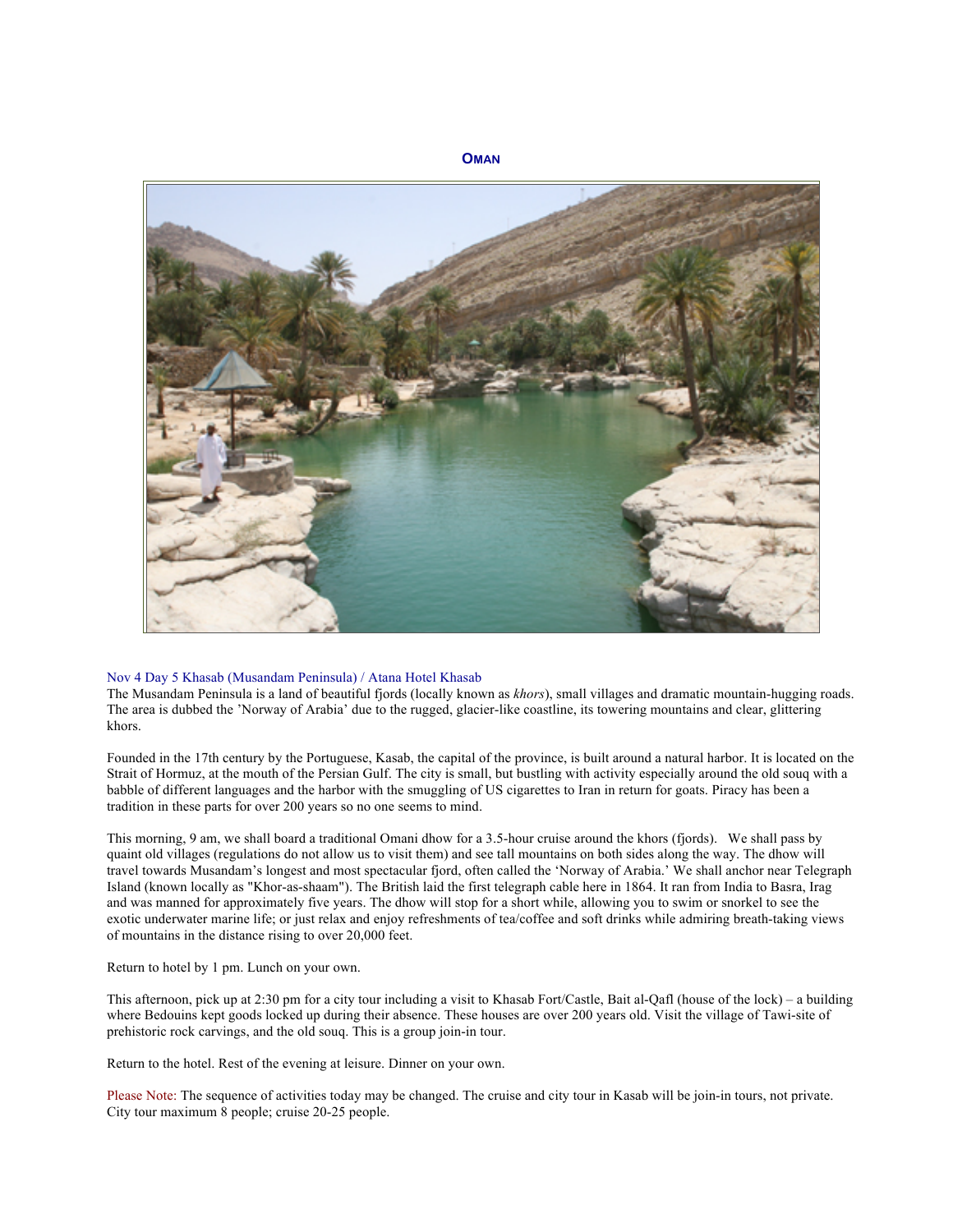#### Nov 5 Day 6 Fly Khasab-Muscat/ Crown Plaza

Wear your bathing suit under your clothes so you can use the pool on arrival if you like.

Current schedule subject to change. Pick up at 7:30 am and transfer to the airport for a short flight to Muscat WY 0932, depart 9:30 am, arrive10:35 am. On arrival, transfer to hotel. Check-in is not until 2 pm so you will leave luggage with hotel security. You can enjoy the hotel facilities (pool) and have lunch on your own (pay direct). Pick up at 2 pm for afternoon tour.

## Please note that these flight schedules constantly change at last minute. If this occurs, we will adjust the timing of your tour accordingly.

This afternoon's tour starts with a visit to the charming Bait al Zubair, a private museum housing traditional Omani items reflecting the country's rich heritage (closes 6 pm). The museum opened its carved wooden doors to the public in 1998. It is totally funded by its founders, the Zubair family. The museum displays the family's collection of Omani artifacts, which are considered to be the finest that is privately owned. The museum complex now consists of three separate buildings with a fourth currently under development, as well as a garden with a number of traditional features. The main museum building, Bait Al Bagh (house of gardens), was originally founded as a family home in 1914 by Sheikh Al Zubair bin Ali, who served three former Sultans as minister and advisor.

Across the street from Bait al Zubair, visit Muzna Art Gallery, modern art by Omani artists.

Then a scenic drive along the Corniche waterfront through Muttrah (the old city).

Visit the Royal Opera House Muscat, Oman's premier venue for musical arts and culture. The opera house is located in Shati Al-Qurm district of Muscat on Sultan Qaboos Street. The architectural style is Italian. It opened in 2011. https://www.rohmuscat.org.om/en

Next, we will see the Al Alam Palace, an architectural marvel for both the design  $\&$  location between the twin forts of Jalali  $\&$ Mirani. The Jalali fort was built in 1558 AD during the presence of the Portuguese in the Sultanate. This fort was Muscat's main prison for many years, a sinister & awesome building. The Mirani Fort located at the end of the Western wall of old Muscat, facing the sea was built on top of a mountain to be a governing center. The palace and twin forts are seen from the outside only.

Culminate the day at the lively Muttrah Souq (opens about 430 pm) probably the oldest in Oman. Here you will be left on your own to wander around in the narrow lanes and admire the goods on sale & enjoy the thrill of discovery. The driver is at your service until 7 pm. He will wait for you as you browse the bazaar. If you wish to stay longer you can easily find a taxi to return to the hotel. Drive back to the hotel and dinner on your own.

# Nov 6 Day 7 Muscat-Salalah / Crowne Plaza Resort

Transfer to the airport for a morning flight to Salalah, the second largest town in Oman. Current schedule Oman Air flt 901, dep 8 am, arr 940 am (subject to change).

Salalah, the capital of the Dhofar Province, is isolated far in the south east of the country, close to the Yemeni border. The setting here is magnificent, as Salalah faces the Arabian Sea/Indian Ocean, and is backed by hills. The town is a colorful, subtropical city that owes much of its character to Oman's former territories in East Africa. It is quite a stark change from the industrious north, with its historic frankincense trade and interesting ethnic mix.

The coastal city is a traditional stronghold and birthplace of the Sultan Qaboos bin Said. The Sultan traditionally lives in Salalah rather than in Muscat, however Qaboos has bucked this trend, and has lived in Muscat since he ascended to the throne in 1970. He does, however, visit Salalah fairly regularly to meet with influential tribal and local leaders.

On arrival, transfer to the hotel. Lunch on your own at the hotel (pay direct) and enjoy hotel facilities.

Pick up at 1 pm to begin our tour of Salalah. We'll pass by the Sultan Qaboos Grand Mosque in the city center. It was completed in 2001 and has a very large masjid and wonderful architectural design. (photo stop).

Then visit to the tomb of Nabi Imran, considered the longest grave in the world. Nabi Imran was, according to Islamic and some Jewish traditions, the father of the Virgin Mary. Some believe that the Koran states that Mary's father was not Joachim, as believed by major Christian groups. They believe that the Koran states that she descended from the Imran family, a very rich and respected family in Arabia.

Afterwards, a quick stop to see the footprints of Prophet Saleh's sacred camel.

Next we'll drive by Al Husn Palace and see it from the outside. Enjoy browsing at the Al Hafa souq (heritage Souq), adjacent to the palace, where the best Frankincense, Dhofari traditional clothes, old style Dhofari ornaments, Omani crafts and incense burners are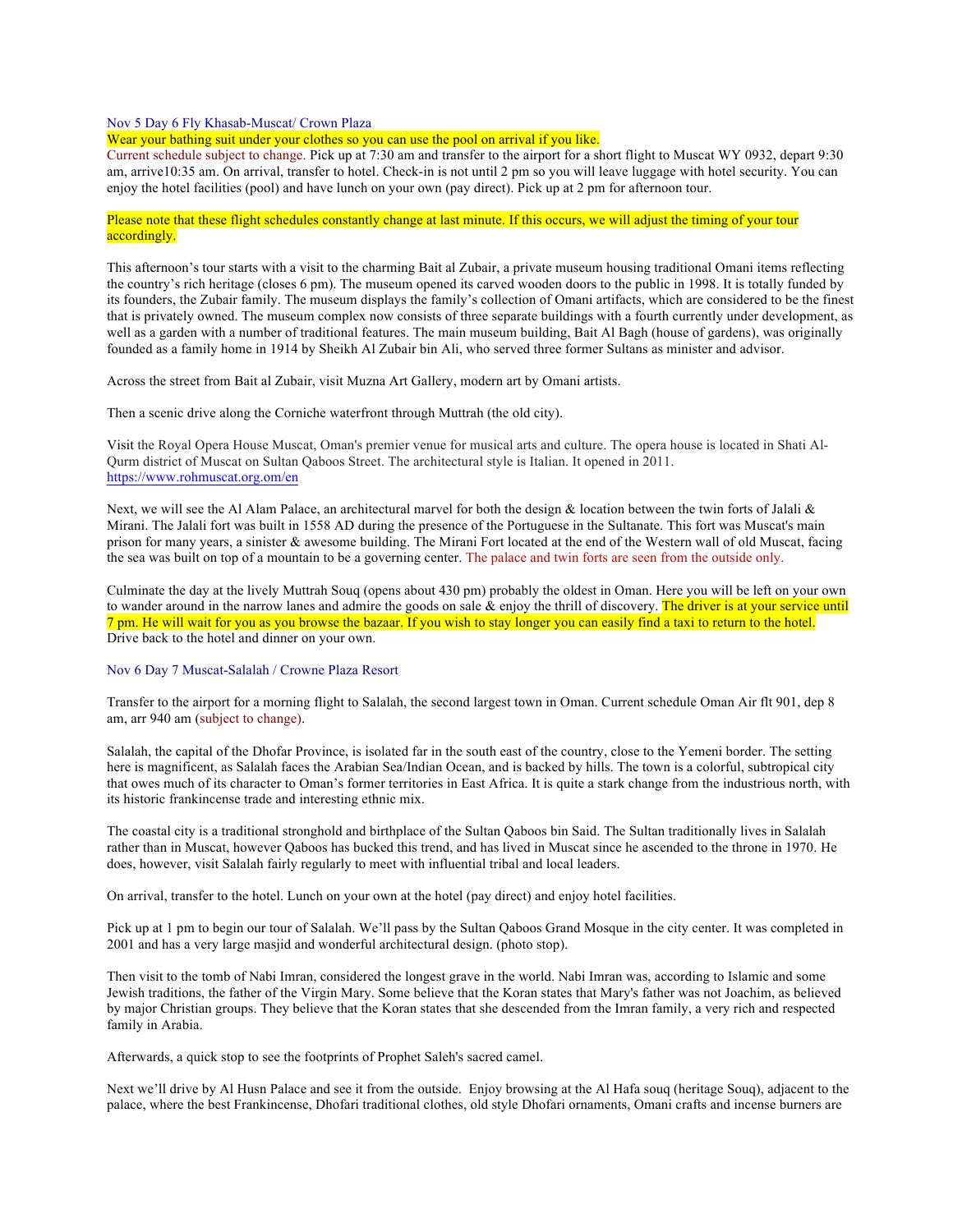available. This is a good place to see how Omani hats are made.

We drive through the Salalah Gardens (plantation area), rich in coconut, banana, papayas and stop to see some typical Dhofari houses with carved windows and doors.

Culminate the day with a visit to the archaeological site of Al-Balid (open 4-8 pm Fridays), a UNESCO cultural and heritage site. It is the site of the ancient city of Zufar. In pre-Christian times this tiny area was one of the three centers of production for one of the ancient world's most highly prized and expensive commodities, Frankincense. This was the main area in which the Frankincense tree grew. Demand for this rare product was enormous in the Mediterranean region as it was burnt in huge quantities during religious rites in temples throughout the Roman world. (Frankincense is a gum dried from the sap of a special tree that only grows in this area of Oman, Yemen and Somalia). It takes a min 90 minutes to cover all the sites and the Frankincense Museum.

Transfer to hotel. Dinner on your own. Enjoy the wonderful ambiance of the hotel on the beachfront.

#### Nov 7 Day 8 Salalah / Crowne Plaza Resort

Today's tour will give you a variety of the old and modern culture of the region. Depart hotel at 8:30 am.

We start with a tour of the East side, visit the traditional fishing village of Taqua, famous for the manufacture of dried sardines & its traditional old dhofari houses. We will have a walk through the neighborhood of mostly ruined homes and some under renovation. Then visit the Taqua Castle (if open). Taqua Castle is now a very nicely curated museum of the local culture and lifestyle traditions.

Onward to Khor Rawri to visit the ancient site of Sumhuram, the port at the beginning of the Incense Route. Two thousand years ago, this was one of the most important ports on the earth. It was most active between the 4th century BC and the 4th century AD and is the most important pre-Islamic settlement in the Dhofar region of Oman. Today, the city is a maze of partially excavated rooms and pathways. Archaeologists are still actively working at the site. You will see the remains of Queen Sheba's Palace on top of a small hill overlooking the Khor Rawri.

Continuing on, we go to Mirabat, a coastal town, once the capital of Dhofar and now known primarily for fishing. It was the site of the Battle of Mirabat that took place during the Dhofar rebellion in July, 1972. We visit Mirabat Castle (now a museum), wander about the area to see the old houses built in Yemeni style mud brick with hand-carved doors and windows and see the fishermen at the old port.

On the return towards town, a quick stop at Wadi Dirbat, beautiful waterfalls.

Then, we see the Queen Mother's garden and the beautiful oasis springs of Ain Razat from which the Royal family is still supplied with water and the Al Rabat Palace, (from the outside) used for official business, not the Sultan's residence.

Enjoy lunch at a traditional restaurant (pay direct).

Continue on the tour of West Salalah, driving to Mughsail Beach, which stretches over four km with high cliffs on either side. You will see the blowholes, which are worn into slabs, and during high tides you see the water bursting out of these holes. Khor Mughsail has an abundance of bird life in the season including flamingos, pelicans and storks.

We thereafter continue along the 'Hairpin-bend' road towards western border of Oman and see some of the historical 'Frankincense trees' growing in their natural habitat, deep down in the valleys, dotting the dry & craggy countryside. We'll take a short walk into the valleys to smell the 'Holy incense' amidst the scenic view of the region.

Suggest dinner at restaurant Baalbeck, (pay direct). This is one of the few places where you can sample authentic local dishes. Please note: After feedback, we decided to delete Job's Tomb. It is a drive of 30 km to Job's Tomb, located on an isolated hilltop overlooking Salalah and literally nothing to see. It is a shallow cave with a marker stone. In religious terms, Job's Tomb is considered an important site in Dhofar. It is also known as the mosque & tomb shrine of " Nabi-Ayuob" marks the place where the remains of the Moslem Prophet possibly identified as Job of Old Testament are enshrined. I did go there and there is nothing to see!

### Nov 8 Day 9 Lost City of Ubar & Empty Quarter (picnic lunch)

Departing at 8:30 am in 4x4 vehicles (4 people to a car), we drive across the Qara Mountains enjoying spectacular views. We make a brief stop after 1 hour at Thumrait which was famous as a Bedouin settlement. Then we proceed on a graded road crossing the huge gravel desert of Al Nejd, a remarkable area of Dhofar with its unspoiled and magical sand dunes.

It is 1.5 hour drive to the lost city of Ubar UNESCO World Heritage Site. This legendary ancient kingdom was said to have existed in one of the most inhospitable places on earth. According to myth, the desert swallowed up Ubar. Quite literally, it sank without trace -becoming the fabled Atlantis of the Sands. This once buried city, which was spotted by satellite, gives you a glimpse of the value of work carried out by a team of explorers in 1982, led by Sir Ranulph Fiennes.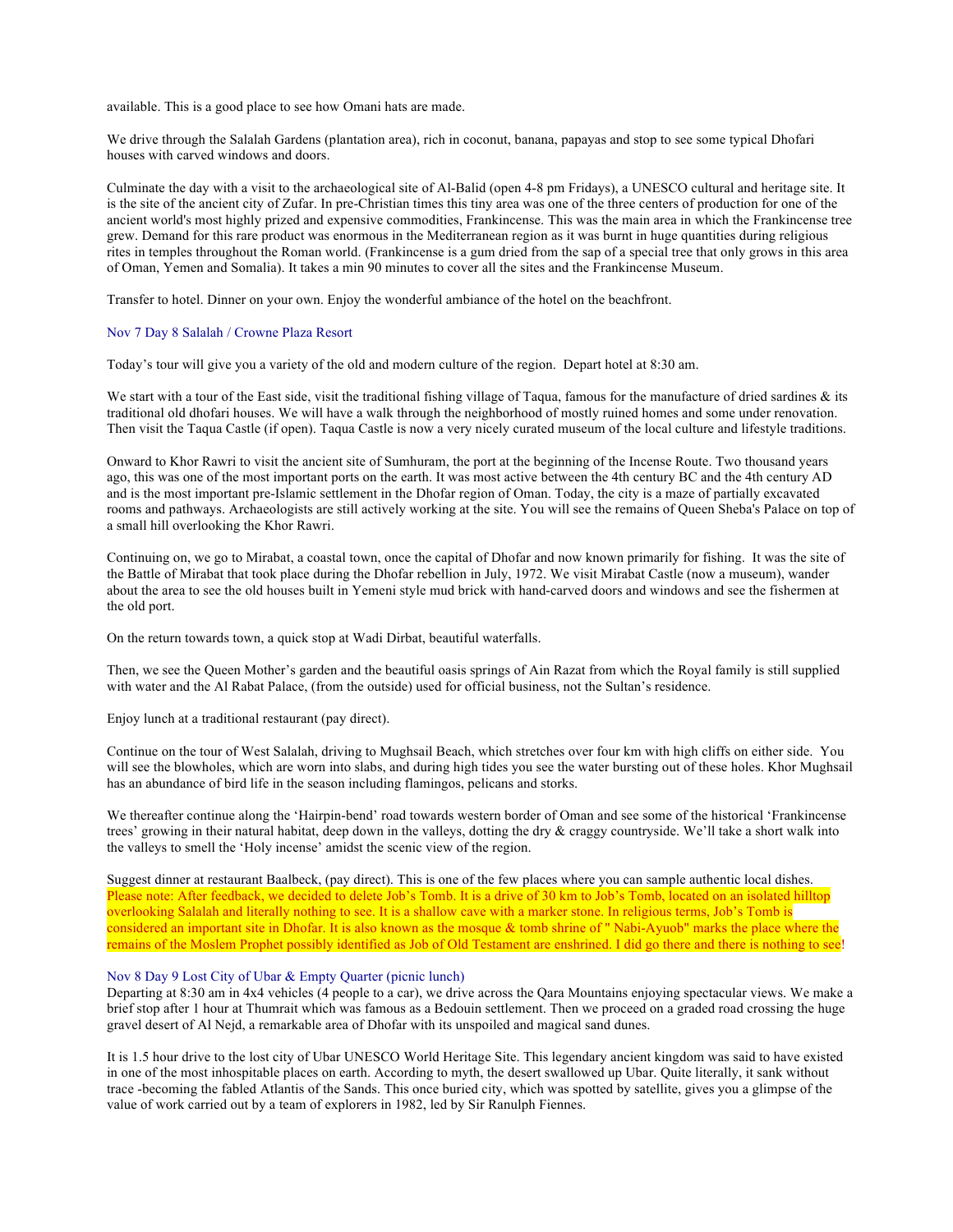After some time to walk about the site, we drive 10 min further to the daunting Empty Quarter or Rub Al Khali. Here we find high sand dunes that rise to a height of 250 metres and above. A breath taking overview of the vast desert awaits you on the top of the dunes. Picnic lunch included, prepared by a local restaurant in Salalah. Let your guide know a day prior any food preferences.

On the way back to Salalah, drive approx. 2 hours into Wadi Dawka (UNESCO World heritage site) known as the Frankincense Wadi, the biggest collection of the naturally grown Frankincense trees in the region. Experience the Frankincense and its use in the past as well as in the modern World.

Continue one hour to our Salalah hotel. We anticipate returning by 4:30 pm.

Nov 9 Day 10 Muscat/Quriyat/Tiwi/Fins Beach/Sur / Sur Plaza Hotel.

Wear your swimsuits under your clothes. Take some snacks from the breakfast buffet. Transfer to the airport for the flight to Muscat, WY 903, dep 0850 am, arrive 10:25 am. It may take 45 min to get to the exit.

We embark on our tour along the coastline to Sur offers vistas of the blue waters of the Gulf of Oman offset by pristine beaches. (total drive without stops is approx. 2 hours).

The adventure starts with a 1 hr 15 min drive to Quriyat, a very large fishing village between the lagoon and the sea. We will visit the lively fish market. The port of Quiriyat is still guarded by a watchtower dating back to 1635.

Continue on the coastal road, following a creek or overlooking white beaches hundreds of meters long.

We will stop at a local market where you can purchase some snacks if you wish, there are no decent restaurants nearby. Arrive at Fins beach (white beach) stop for a quick swim in the clear gentle waters or just laze under the sun. Have your snacks here if hungry. The waters are so brilliantly blue and crystal clear; I found it very special to have a quick dip.

Next, we'll pass thru Tiwi, a sleepy, picturesque fishing village with pastel colored houses and brightly painted store fronts. Here is another opportunity to take in the traditional lifestyle. We can have a brief walk about the village independently.

Continue to Sur and check in to hotel and dinner at the hotel restaurant (pay direct). Nov Tour Only: At 8 pm we go to Ras al-Junayz to see the turtle nesting grounds.

## Nov 10 Day 11 Sur/Wadi Bani Khalid/Wahiba Sands / Desert Camp Deluxe Tent (D)

Wear your swimsuits under your clothes. After breakfast, we'll have a tour of Sur town visiting the dhow building yard.

Next a drive a quick walk thru Bani Bi Ali Souq, then onward to Bani Bu Hassan to visit the fort. The fort was built as apart of a defensive system and was originally part of a vast protective barricade for the city. The city itself is famous for its Arabian Horses and skillful equestrians that perform on special occasions such as weddings and festivals.

Continue to Wadi Bani Khalid, which stands out like an oasis in the desert with its clear green natural spring water pool. Wadi Bani Khalid is a stark contrast to Wahiba Sands, the great desert of Oman. This lovely wadi has clear, warm waters in an idyllic setting. You may just like to take a dip in the large pool or the more active-minded can swim a bit down the narrow channel.

After a relaxing time enjoying the wadi, continue about an hour's drive to a restaurant for lunch (pay direct). Afterwards, approx. 30 minutes drive to Wahiba Sands, often described as a perfect example of a sand sea. It consists of large ranges of dunes running from North to South, some attaining a height of about 100 meters and orange in color. The Wahiba Sands is the home of the traditional Bedouin tribe who are known for their hospitality and their knowledge of the sands. Our experienced driver will take you on a drive through the undulating sand dunes to experience the thrills of dune driving. There is a *possibility* of meeting one of the Bedouin families to enjoy a cup of coffee with them  $\&$  to learn about their living style.

## Nov 11 Day 12 Wahiba Sands – Sinaw - Birkat al Mauz - Nizwa / Golden Tulip

Depart at 8 am and drive 1.5 hours to the quaint village of Sinaw. Here we'll see a true slice of traditional life. Walk around the market place and areas surrounding the town square. It is most active on Thursday, the market day, but we can still enjoy the village ambiance. We cannot plan to be here on Thursday due to other site opening days that we would miss. It will be quiet and maybe even look a bit deserted, but great people photo opps, just be aware that photographing women without permission is against the law. There is sometimes a camel trading fair in the village but cannot guarantee.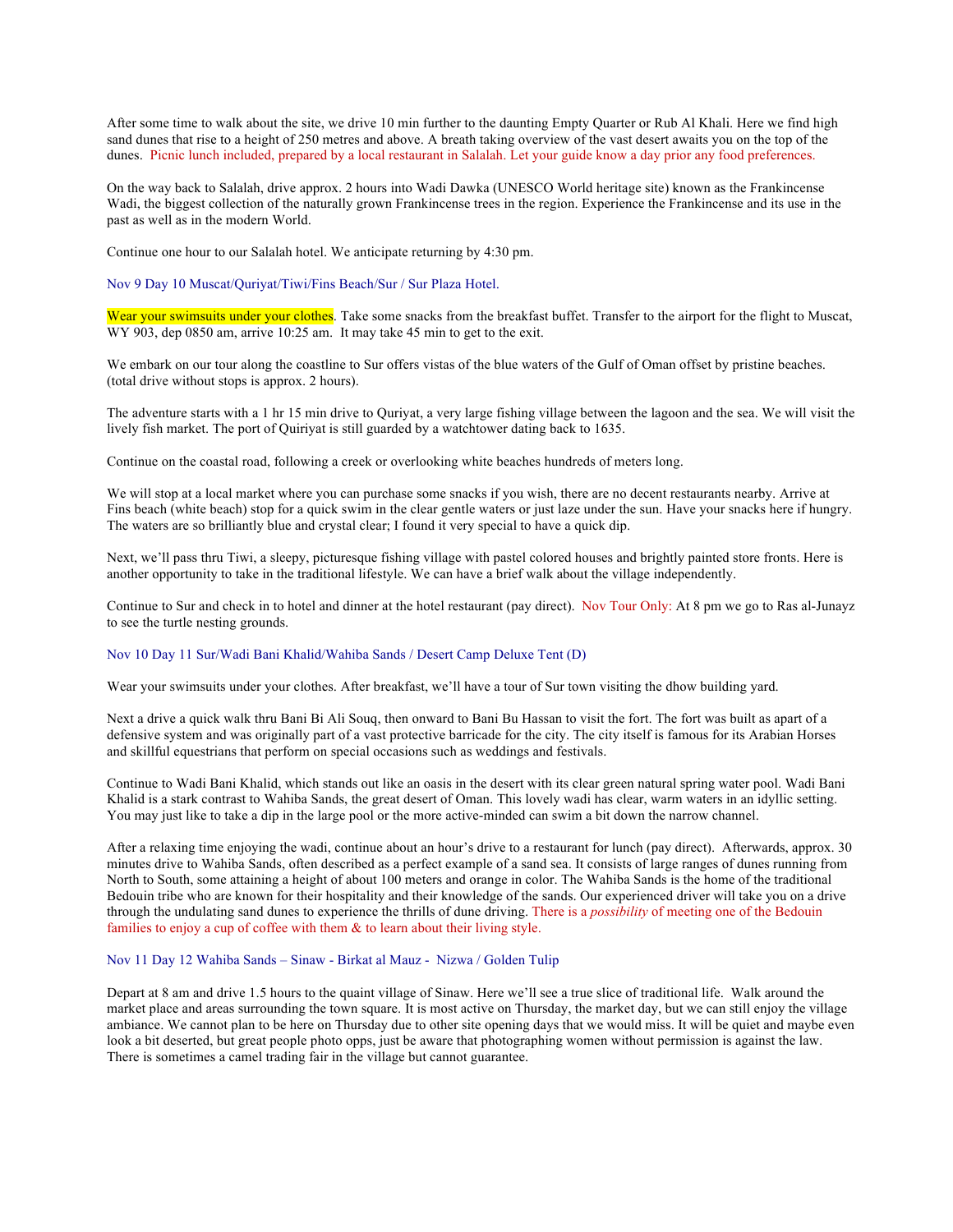Afterwards, we depart to Birkat Al-Mawz, (approx 1.5 hr drive), a village in the Ad Dakhiliyah Region of Oman, located at the entrance of Wadi al-Muaydin on the southern rim of Jebel Akhdar and home to a restored fort called Bait al Redidah. A road and a walking route through Wadi al-Muaydin up to the Saiq Plateau start from here.

The original village of Birkat stood on the side of a hill, overlooking the surrounding valley, topped by a watchtower. Today, the watchtower is in ruins and the houses of the village are deep in mud and the ceilings have long since collapsed. This dates back to the Jebel wars, when the village was bombed and the residents evacuated.

The village stands as a testament to the traditional style of Omani houses; two stories, small alleyways leading to neighbors' houses. Stairways, twisting up narrow corridors. Palm leaves tied together and cemented with mud to create the ceilings. The fact that most of the houses still stand, to a certain degree, shows the workmanship in their construction. Many of the houses have the sun shining through their ceilings now, the odd wicker basket remains tucked into a corner of a room. Copies of torn Arabic books and scripts play home to spider webs on a forgotten shelf in a house that still has its' roof.

Thankfully, the old Falaj Al-Khatmeen (irrigation system from 500 AD) running through the village is protected as a UNESCO World Heritage Site, allowing the village to remain protected.

A lunch stop at a local restaurant (pay direct).

Continue about 30 minutes to the Oasis city of Nizwa, in Al Hajar Mountains. Nizwa was once the capital of Julanda Dynasty in the 6th & 7th Century AD. Today it remains a popular attraction with its historical buildings & imposing fort.

We stop at the hotel to check-in and short free time to refresh (15-20 min). Then go to visit the Nizwa Fort with its enormous round tower, built in the 17th century by the great Imam Sultan Bin Seif to safeguard the route to the interiors. The fort dominates the entire area, with the town having grown around the edifice. Access to the top is only by means of a narrow, twisting staircase barred by heavy wooden doors, studded with metal. From the top of the tower one can get a bird's eye view of the Nizwa city.

From here it is a short walk to the souq, renowned for intricately hand-carved Khanjar and ornately designed silver jewelry. Evening hours 4-10 pm.

Transfer to the hotel. Evening at leisure.

## Nov 12 Day 13: Nizwa - Al Hamra –Misfah - Bahla – Jabrin- Nizwa / Golden Tulip (B)

We depart at 8 am driving approx. 45 min to the 400 year old walled town Al Hamra at the foot of the Hajar Mountains. The mornings are best time to catch local activity. All the villages go dead between 1-4 pm.

Next we stop at Bait Al Safa, an old house converted into a museum. We will have an opportunity to interact with local people and enjoy dates and Arabic coffee.

Onward to the mountain village of Misfah al Abreyeen. The village boasts amazing agricultural terraces, beautiful alleys, and old mud houses with palm frond roofs built on top of solid rocks. We will walk into the village and wander about. The houses cling to the rocks, this looks precarious but it has been there for centuries. Many villagers of Misfat Al Abriyeen rely on the agricultural terraces for their livelihood, where bananas, pomegranates, papayas, mangoes, citrus trees and of course palm trees are grown. Those terraces along the mountain slopes are watered through an intricate *falaj* system that has been carved through the hard rocks of the mountain, and is supplied from a spring source. We will come to a view point looking down at the Falaj and water pools which are still used for washing. Lunch in local restaurant (pay direct).

Returning towards Nizwa, we stop after 35 minute drive, at Bahla Fort, one of four historic fortresses situated at the foot of the Djebel Akhdar highlands and Oman's only UNESCO-listed fort added in 1987. The complex is an outstanding example of an Islamic, medieval era oasis settlement in sand color that blends into the arid landscapes of the surrounding mountains. Visiting Bahla Fort is stepping into a labyrinth of settlements, alcoves, rooms and defensive elements of pre-gunpowder Oman.

After over two decades of restoration, Bahla Fort finally re-opened to the public in 2012 albeit without the audio guide of Jabrin Castle or the exhibits of Nizwa Fort. Bahla Fort complex is made of three elements: the fort, a citadel oasis and an ancient city wall that spreads over 13 kilometres. The complex is believed to have been built by the Banu Nebhan tribe between the 12th and 15th centuries when they occupied this region of Oman and made Bahla their capital. It was subsequently expanded by the tribes that followed adding to the grandiosity of the fort. The construction is made of mud and straw bricks cooked at very high temperatures and built contouring a rocky hill so the mountain's rocks are often part of the constructions, the rooms, the floor or the walls of some of the spaces. It is incredible to think that the mud has survived so many centuries.

Continue to Jabreen (Jabrin) Fort by 3:30 pm (closes at 4 pm), to visit the castle, the finest of Oman's castles, the best preserved and most whimsical. Built in the late 17th century, this castle has extremely well planned layouts with rooms for the wali, the ladies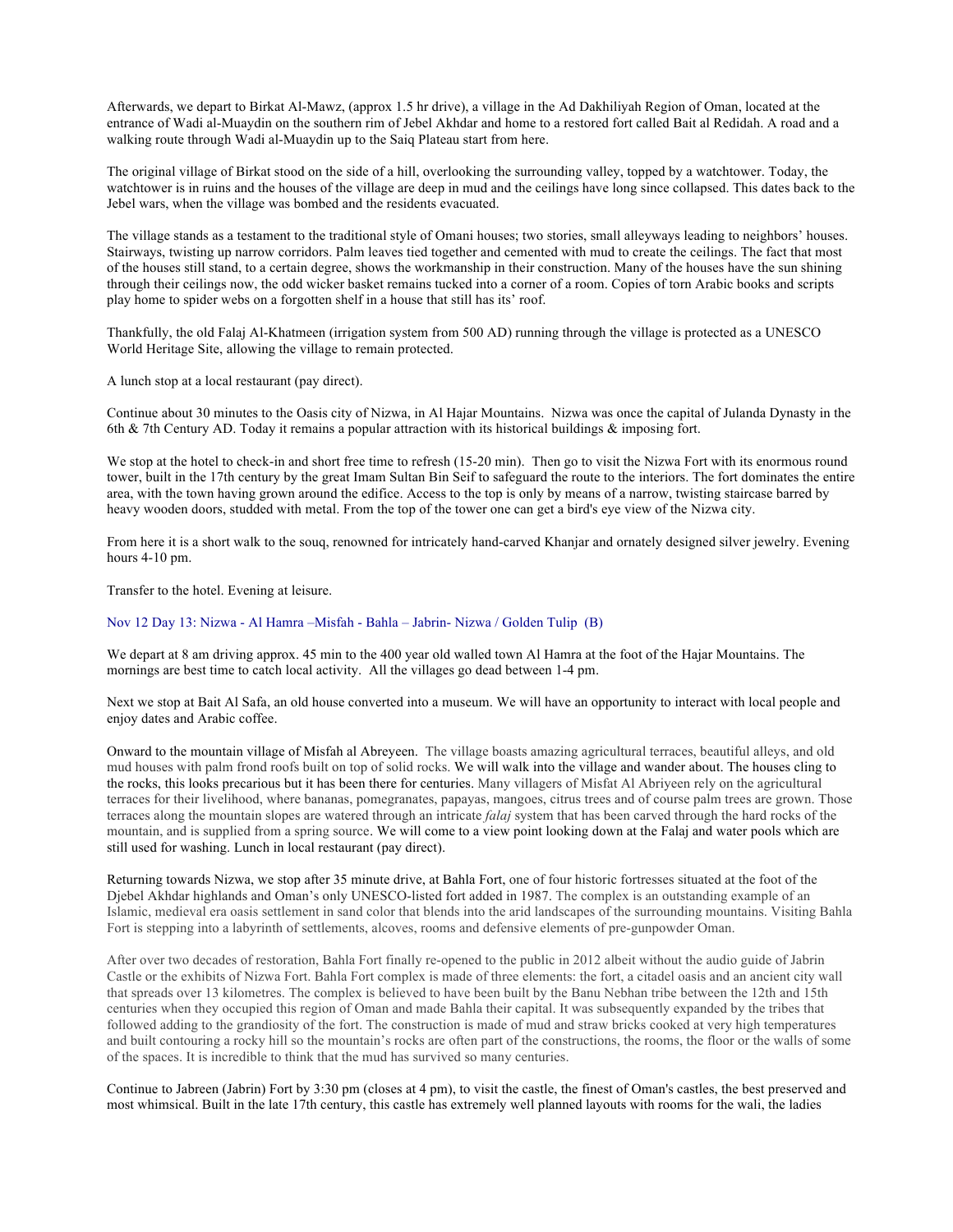room, the kitchen, the majlis. There are elaborately painted ceilings with original floral and Islamic motifs in many rooms, a latticedwindow courtyard and hidden rooms such as the burial chambers. An excellent view from the top of the castle.

Transfer to the hotel. Evening at leisure.

# Nov 13 Day 14: Al Ain-Abu Dhabi / Corniche Hotel Abu Dhabi

Depart at 8 am and drive 3 hours to Al Ain (Oman side of the border). We plan to arrive approx 11:30 am. We walk through the border checkpoint and meet our UAE guide.

We'll start with a visit of Souk Al Mawashi, (animal market) and the camel market. Then lunch at a local restaurant. The Al Ain Palace Museum opens at 2 pm (the former house of the late Sheikh Zayed the founder of United Arab Emirates) and National Museum at 3 pm (which boasts an impressive archaeological section).

Next, visit Hili Archaeological Park, 10 km outside of Al Ain (approx. 30 min drive). Most of the monuments are of the Umm an-Nar period which dates from about 2500 BCE to 2000 BCE and is named after the island near Abu Dhabi on which remains of this important culture were first discovered. Its' center piece is Hili Grand Tomb dating to about 2000 BCE. Built in a circular form with a diameter of up to 12 metres, and approximately 4 meters high, the tomb was used for the burial of people from the surrounding settlements. The tomb has two entrances, which are decorated with beautiful engraved reliefs portraying human and animal figurines. Many other similar tombs are found throughout the area of Hili. In the future an archaeological trail will permit tourists to visit these sites and learn more about the Umm an-Nar culture.

In addition to tombs, there are several Bronze Age forts and settlements within and just outside Hili Archaeological Park. One of these, Hili 8, revealed evidence for the earliest agriculture in the UAE dating to about 5000 years ago. Artefacts from these sites can be seen in Al Ain National Museum. You will visit as much as possible, time-permitting. Closes at 6:30 pm. https://abudhabiculture.ae/en/discover/pre-historic-and-palaeontology/hili-archaeological-site

Continue to Abu Dhabi (approx. 1 hr 45 min drive). We anticipate arrival approx. 6-6:30 pm. Transfer to hotel. Dinner on your own. The hotel has five restaurants as well as casual light meals at the rooftop lounge.

#### Nov 14 Day 15: Abu Dhabi Tour / Corniche Hotel Abu Dhabi

Abu Dhabi, the capital city of the United Arab Emirates, is situated on a small peninsula surrounded by a cluster of islands. The city was founded in 1761 by a Sheikh (chieftain) of the nomadic Bani Yas tribe.

This morning we depart the hotel at 9 am for a visit to the Falcon Hospital (30-45 min drive) to experience the fascinating world of falcons and falconry. The tour provides a deep insight into the world of these majestic birds, the history of falconry as well as the life of falcons in modern times. We will have an opportunity to come closer to falcons than ever possible in the outside world. It is fascinating! Tour starts at 10 am and duration is 1.5 hrs http://www.falconhospital.com/

On the way back to city center, we drive past the stunning Grand Mosque, officially known as the Sheikh Zayed Bin Sultan Al Nahyan Mosque. It's the largest mosque in the UAE, clad in luxury marble and gold, it is designed to accommodate more than 40,000 worshippers.

Afterwards, stop for lunch at local restaurant (pay direct).

We visit the Heritage village that provides a glimpse into the traditional lifestyle, before oil was first found. Run by the Emirates Heritage Club, this is a reconstruction of a desert village with crafts demonstrations and monthly cultural events. https://visitabudhabi.ae/en/see.and.do/attractions.and.landmarks/cultural.attractions/heritage.village.aspx

Afterwards, drive past the Emirates Palace, an enchanting landmark. The world-famous hotel boasts 302 Grand rooms and 92 magnificent suites, each combining the ultimate in luxury, with state of the art technology. Emirates Palace's newest al fresco café just opened in 2018. Located at the base of the staircase beside the regal fountain, diners may partake of the signature 24K gold Palace Cappuccino or choose from an array of sweet treats, including the 24K dipped soft serve ice cream cone, aptly named Ice Gold. \$28 minimum charge. \$40 gets you one coffee with 24 k gold and a piece of cake. If anyone wants to experience this we need to make reservations in advance. You can be dropped off and take taxi back to hotel or if everyone wants to do this we can all return to hotel by our car. The café is open to visitors (non-hotel guests) from 1-5 pm only.

# Nov 15 Day 16: Abu Dhabi Tour / Corniche Hotel Abu Dhabi

We depart the hotel at 9 am and start the day with a drive through Saadiyat Island. The Saadiyat Cultural District is a concentrated area of museums and cultural programs.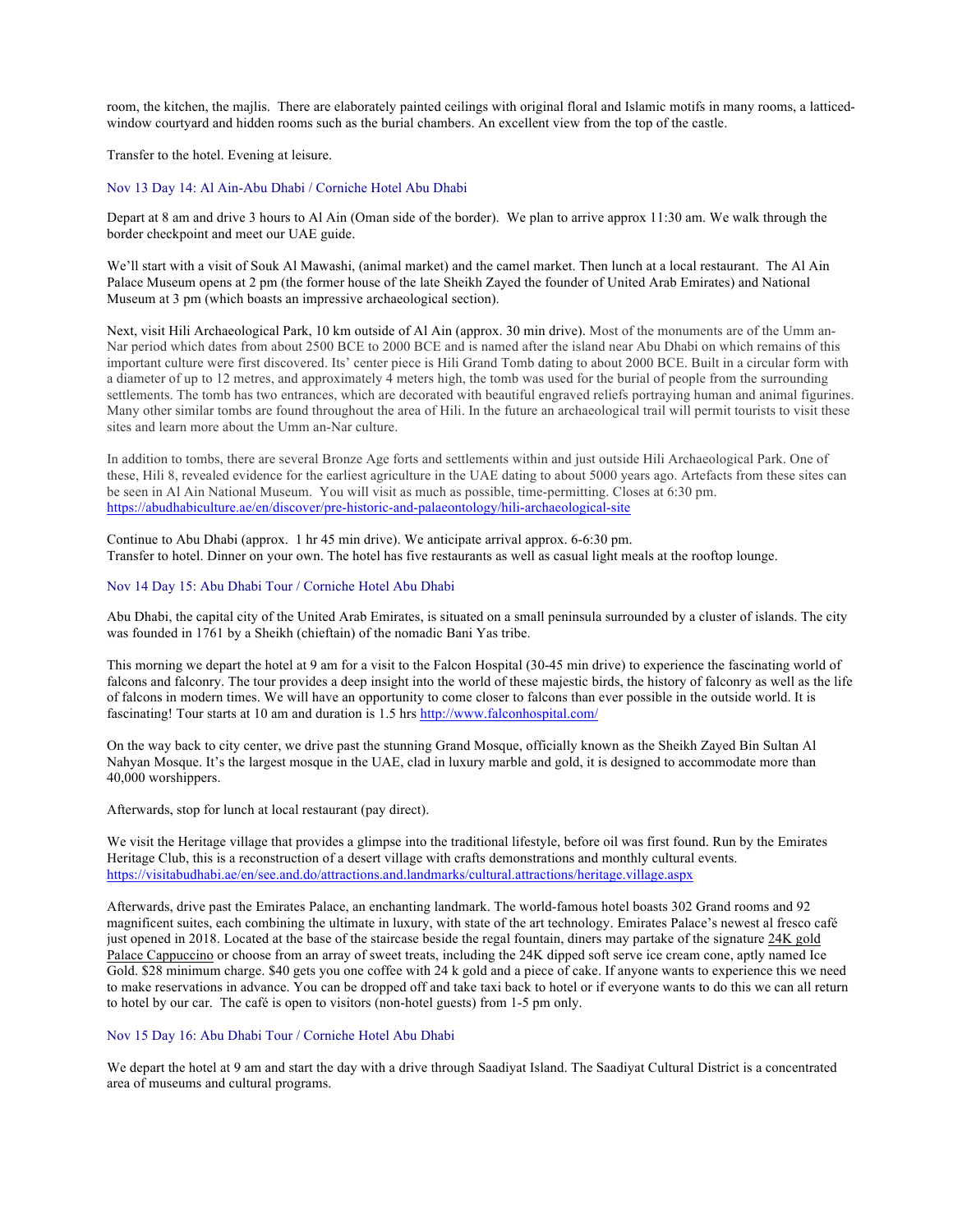We start with a visit to The Louvre Abu Dhabi https://www.louvreabudhabi.ae/

The Louvre Abu Dhabi is a new cultural beacon, bringing different cultures together to shine new light on the shared stories of humanity. This means focusing on stories of human creativity that transcend individual cultures or civilizations, times or places. Its' dazzling architecture combines French design with Arabic heritage.

We shall stop for an early lunch at a local restaurant (pay direct).

Then drive through Yas Island passing the world famous Yas Marina Circuit, home of the Formula 1 Race, and Ferrari World (No stop. We can only have a look only at a distance). Overall a wonderful encounter with a bustling metropolis, which still maintains the charms of a bygone era.

We will finish touring by about 1 pm. Enjoy the rest of the day at leisure.

#### Nov 16 Day 17: Depart Abu Dhabi

Transfer to Abu Dhabi airport for flight home or onward destination.

Note: if you prefer to depart from Dubai, you will transfer back to Dubai on Nov 15 (approx 1.5-2 hrs/can be longer due to traffic congestion). Overnight at Millinium Hotel near airport. During check-in, ask at reception to book your departure transfer by complimentary shuttle bus (departs every 45 minutes). Extra cost.

# "We reserve the right to change hotels, restaurants or the order of activities, cities or sites if/as needed."

# **PRICES:** based on min 4 people. \$5,495. Single Room: \$1750

Plus Flights (estimate): Khasab-Muscat, Muscat-Salalah-Muscat: \$425. Arrival transfer if not on Day 1: \$38 per car. Extra night hotel in Dubai: \$70 per person twin share; \$135 single room

**Inclusions:** UAE: accommodation, daily breakfasts, airport transfers on day one, ac land transport (Hiace Van 2-4 people/9 seats or Coaster 6-10 people/18 seats), accompanying escort, entrance fees.

OMAN: accommodation; daily breakfast, one dinner at desert camp, arrival and departure transfers and transport by ac vehicle: Toyota Fortuner or land cruiser (2-4 people), minivan or coaster, road travel on the tour: Toyota 4WD (4 people per jeep), local guides in Khasab and Salalah, accompanying guide Day 7 to Day 11, entrance fees

**Not Included:** international flight, flights within the tour, visa fees (if any), departure taxes (if any), departure airport transfer, trip cancellation/travel insurance, tips, meals not listed. **Hotels – based on availability:**

#### UAE

Dubai, 2 nights: Arabian Courtyard Hotel http://arabiancourtyard.com/

centrally located in Bur Dubai, across from the Dubai Museum and walking distance to the Dubai Creek, Bastakiya Heritage Area, Souk Al Kabeer (Meena Bazaar), Textile Market and Port Rashid. Elegantly furnished rooms in traditional Arabic theme, a variety of dining options, fully equipped fitness center and Wellness Spa.

Abu Dhabi, 3 nights: Corniche Hotel Abu Dhabi 4\* http://cornichehotelabudhabi.com/ a modern hotel along the stunning Corniche in the heart of central district.

Option return to Dubai Nov 15: The last night Millennium hotel 4\* near airport. https://www.millenniumhotels.com/en/dubai/millennium-airport-hotel-dubai/

#### OMAN

Kasab: 2 nights. Atana Hotel (formerly Golden Tulip), 4\* deluxe rooms. http://www.atanahotels.com/ Perched on a rock face with views of the Musandam Shoreline, each room is elegantly furnished with a private terrace or balcony.

Muscat: 1 night. Crowne Plaza, standard sea view rooms.

http://www.ichotelsgroup.com/crowneplaza/hotels/us/en/muscat/mschc/hoteldetail

Magnificently nestled at the tip of Qurum Beach with breathtaking panoramic views of the Gulf of Oman. Set in 10 acres of lush landscaped gardens within the prestigious "Qurum Heights" area of Muscat, facilities include Club Room & Lounge, WiFi, business centre, floodlit tennis courts, swimming pool, squash courts, a fully equipped fitness centre and a private beach. The hotel is ideally located 5 minute drive from the shopping area of Qurum, 15 minutes from Muttrah Souk and 10 minutes from the diplomatic district.

Salalah: 2 nights, Crowne Plaza resort, standard sea view rooms.